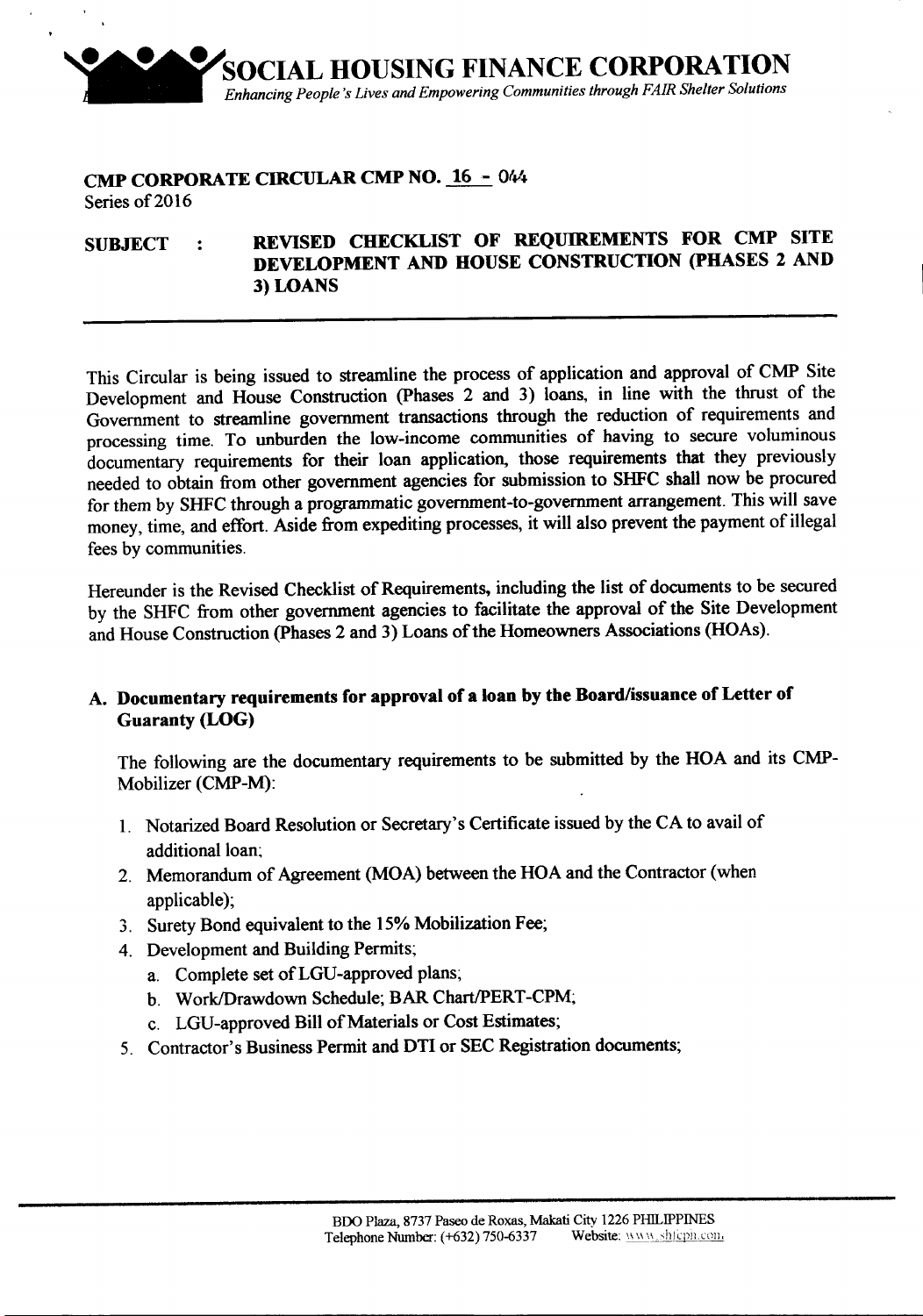- 6. PCAB license or any other documents/report on the capacity of the contractor/builder to undertake the scope of work; and
- 7. Other Contractor's documents: Audited Financial Statements, Organizational Structure, List of Completed and On-going Projects

# B. Documentary requirements for the release of the loan under an Accommodation **Mortgage**

The following are the documentary requirements to be submitted by the *HONCMP-M:*

For the release of the 15% Mobilization Fee (Site Development)

- 1. Amended Loan Agreement between the HOA and the SHFC;
- 2. Promissorv Note from the HOA; and
- 3. Deed of Assignment of Loan Proceeds by the HOA in favor of the Contractor

In addition to the above documentary requirements, the HOA shall pay a cash deposit of three (3) months amortization for the site development loan, one (1) year advance Mortgage Redemption Insurance (MRI) premium and Documentary Stamp Tax (if applicable).

#### For succeeding Loan Releases

1. Payment Request by the HOA

## For Final Loan Release

- 1. Amended Masterlist of Beneficiaries (with Loan Apportionment);
- 2. Lease Agreement between the HOA and the SHFC;

---------------------------------------------------- -- - -

- 3. Deed of Assignment of the Lease Agreement between the HOA and the SHFC;
- 4. Certificate of Completion and Acceptance from the HOA;

In addition to the above documentary requirements, the HOA shall pay a cash deposit equivalent to one (1) year Fire Insurance Premium.

#### c. Documentary requirements for the release of the loan under <sup>a</sup> Usufruct

For projects under a Usufruct, all documentary requirements listed under Section B shall be submitted by the *HONCMP-M,* including the following additional requirements *for final release of the loan:*

- 1. Amended Loan Agreement between the HOA and the SHFC (to include lot acquisition); and
- 1. Promissory Note from the HOA